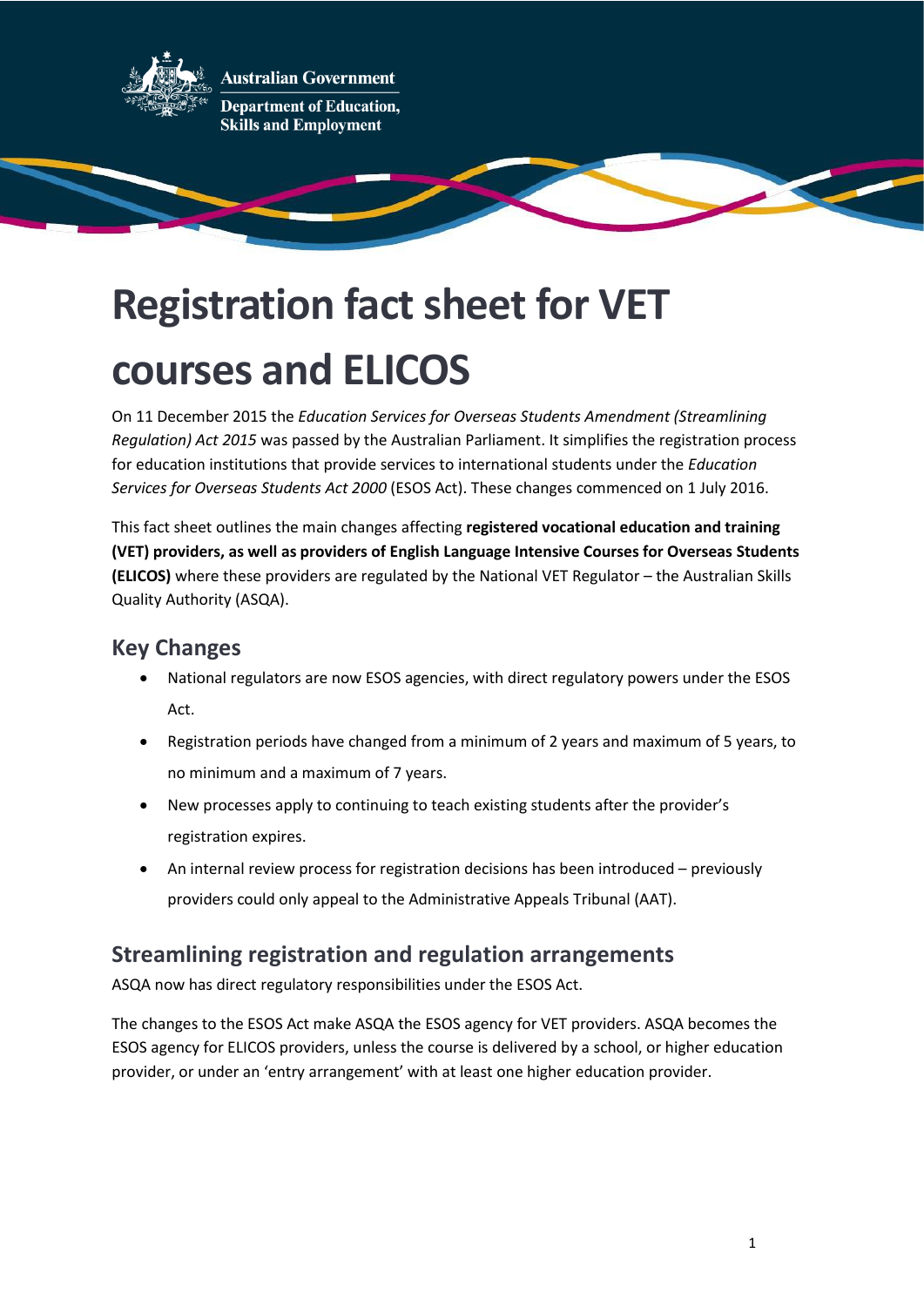# **New registrations**

# **Applying**

From 1 July 2016 providers of VET courses and ELICOS (where ASQA is the responsible regulator) continue to apply directly to ASQA for registration on the Commonwealth Register of Institutions and Courses for Overseas Students (CRICOS). For more information about applying to ASQA for registration, please visit the [ASQA website.](http://www.asqa.gov.au/)

## **Assessment of applications**

ASQA will assess applications to determine whether the provider meets the conditions of registration. ASQA is also able to use information given by the provider for the purpose of registering VET courses for domestic students under the *National Vocational Education and Training Regulator Act 2011* (NVETR Act). This is to avoid ASQA asking institutions to provide the same information more than once, although ASQA can request additional information from the provider, or from another ESOS agency, if necessary.

## **Period of registration**

The maximum period an institution can be registered on CRICOS is now 7 years. There is no minimum registration period. This is consistent with the registration period in the NVETR Act.

ASQA may decide to align a provider's registration period under the ESOS Act and the NVETR Act where appropriate to do so.

ASQA must use a risk management approach when determining the appropriate period of registration.

# **Approval**

ASQA can approve or reject an application for CRICOS registration. ASQA can also impose conditions on the provider's registration at any time during the period of registration (see 'Conditions of registration' below).

If ASQA decides to register the provider, ASQA will issue a notice including:

- the name of the provider
- if the provider is not an individual the name of the provider's principal executive officer
- the name of the course or courses, and location or locations at which courses are delivered
- the period of registration (which cannot be longer than 7 years, though this period may be extended once to align the provider's registration under the NVETR Act)
- any conditions imposed on the provider's registration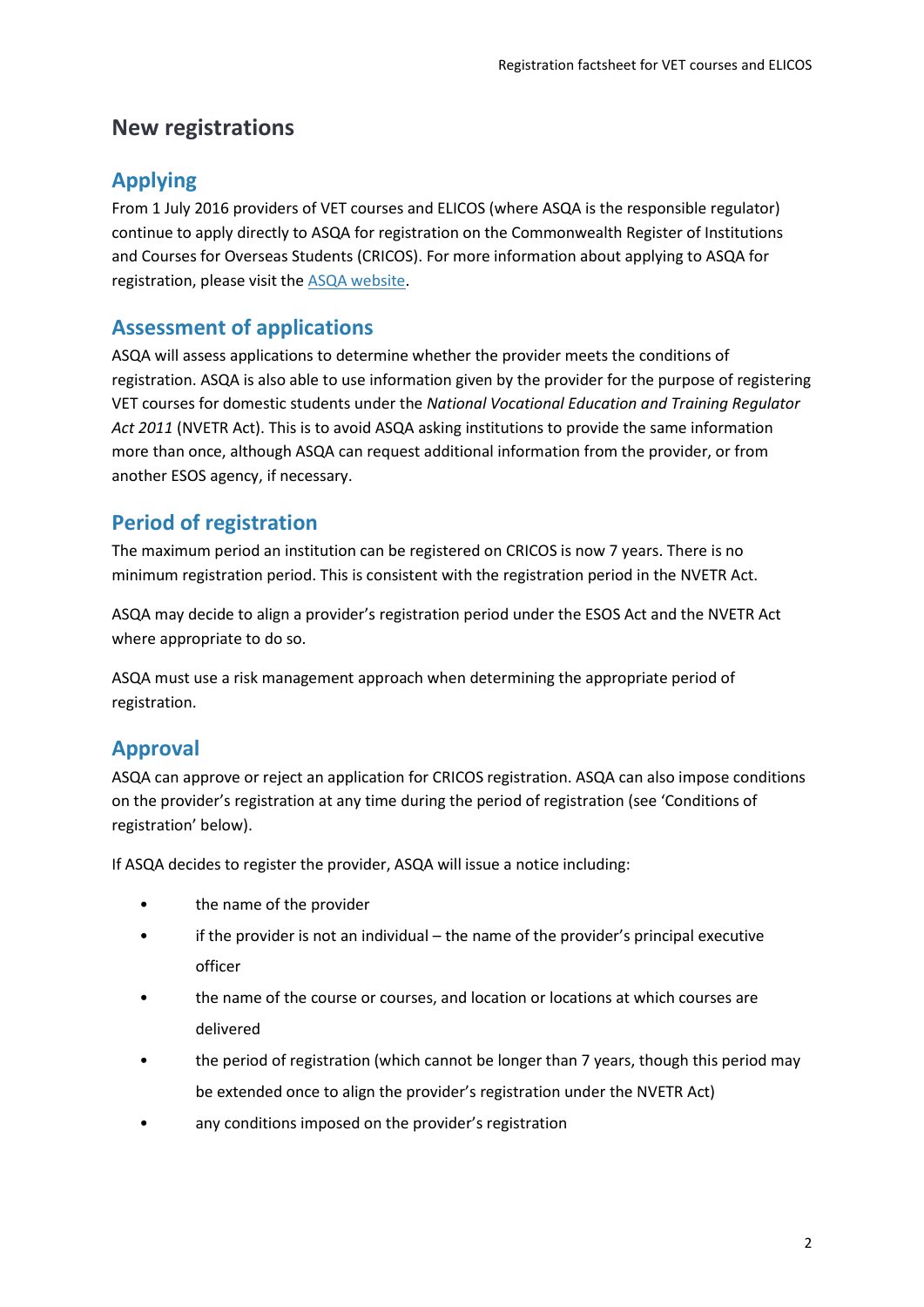• any other matters relating to the decision on registration that ASQA considers appropriate.

## **Renewing registration**

The process for renewing CRICOS registration is similar to the process of applying for new registration. Providers need to apply to ASQA to renew the registration of their courses and the locations of those courses.

A provider must apply to renew their registration before it expires.

If a provider has made an application for renewal of registration, its registration continues until ASQA decides whether or not to renew its registration, and that decision takes effect.

If ASQA decides to renew a provider's registration, ASQA will issue a notice with the same details as a notice issued for a newly registered provider.

# **Adding courses and/or locations during registration**

A VET provider or an ELICOS provider (where ASQA is the responsible regulator) must apply to ASQA to add a course and/or a location to its registration.

If ASQA decides to add a course and/or a location to a provider's registration it must give the provider a notice setting out:

- the name of the additional course or courses
- the additional location or locations
- any conditions imposed on the provider's registration
- any other matters relating to the decision that ASQA considers appropriate.

#### **Registration requirements**

ASQA must use a risk management approach in assessing a provider's application for registration or renewal of registration, or adding a course or location to a provider's registration.

From 1 July 2016, a provider meets the registration requirements if:

- it is located in Australia and has central management and control in Australia
- ASQA is satisfied the provider is complying, or will comply, with the ESOS Act and the *National Code of Practice for Providers of Education and Training to Overseas Students 2018* (National Code) and, if relevant, the ELICOS National Standards
- it has the principal purpose of providing education, and has a clearly demonstrated capacity to provide education of a satisfactory standard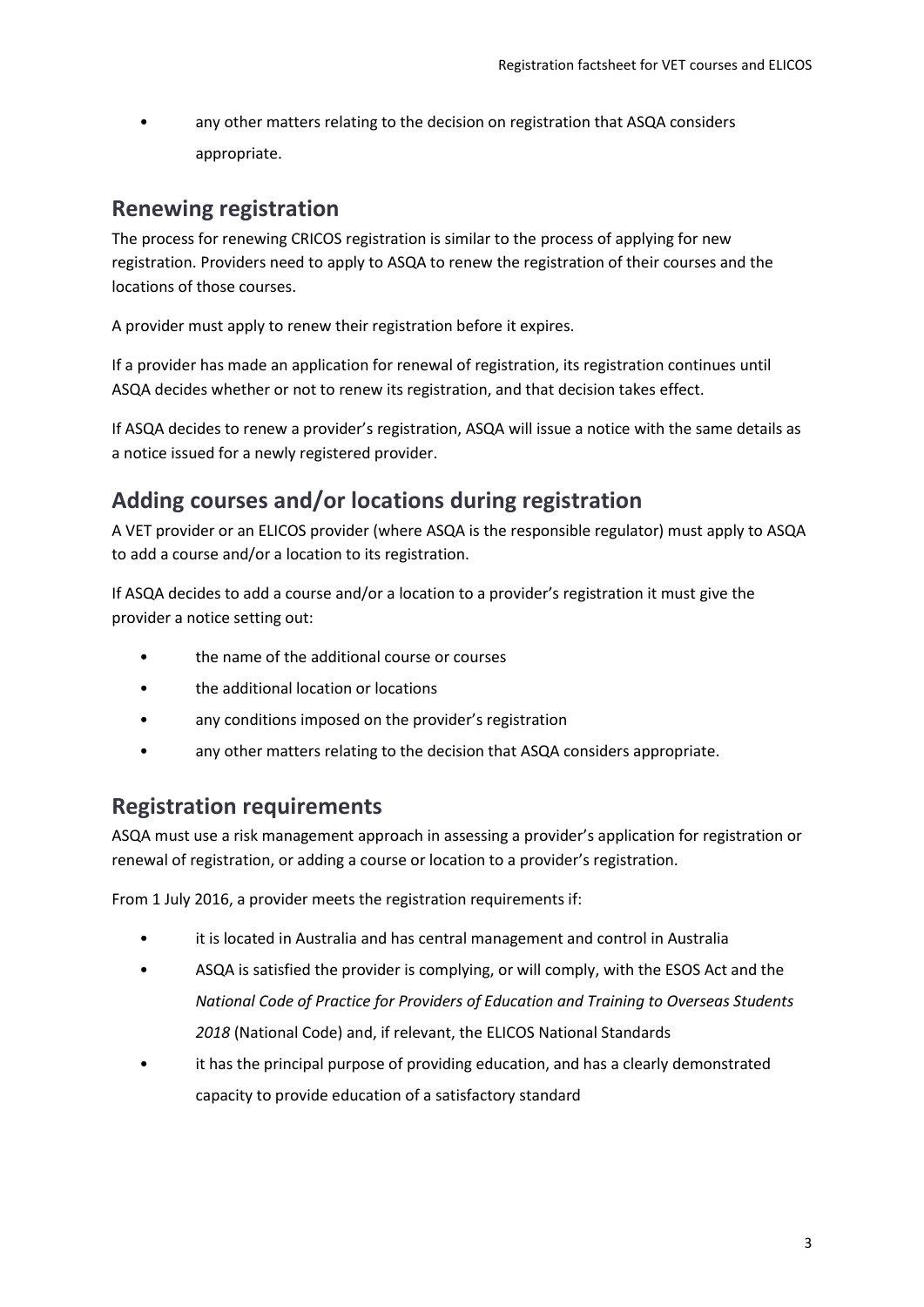• it has paid any applicable entry to market charges, annual registration charges, penalties and TPS levies, as well as the relevant fees charged by ASQA to process and determine CRICOS applications.

ASQA also assesses whether the provider is fit and proper to be registered, considering matters such as bankruptcy, compliance with the *Corporations Act 2001*, past sanctions and whether the provider or a related person has ever been convicted of an offence.

If ASQA is satisfied that the provider meets the registration requirements under the ESOS Act, it may approve the provider's application for initial or renewed registration.

# **Conditions of registration**

ASQA can impose, vary or remove conditions of registration at any time. Conditions can be imposed on a provider's registration or on specific courses or locations. Examples of conditions include:

- restrictions on the number of enrolments a provider may have
- restrictions on enrolments of students from a specified country
- that the provider not work with a specified agent
- that the provider not offer a specified course.

ASQA can also impose conditions on a provider's registration as an enforcement action (see 'Enforcement action' below).

The provider will receive a notice if ASQA decides to impose, vary or remove a condition of its registration.

# **Aligning registration under the ESOS Act**

Where appropriate, ASQA may now extend a provider's registration on CRICOS once to align with its registration under the NVETR Act. However, ASQA is not obliged to make a decision to extend registration for the purposes of alignment and will decide each case using a risk management approach.

Under previous arrangements, providers were registered on CRICOS for between two and five years, creating a misalignment with their domestic VET registration periods. This change makes the process simpler and less costly.

# **Teaching students when registration expires or is not renewed**

The ESOS Act includes provisions allowing a provider to continue teaching students who have already commenced their course, where:

- ASQA has not yet made a decision on whether to renew the registration (section 10F); or
- the provider has not applied to have its registration renewed (section 10M).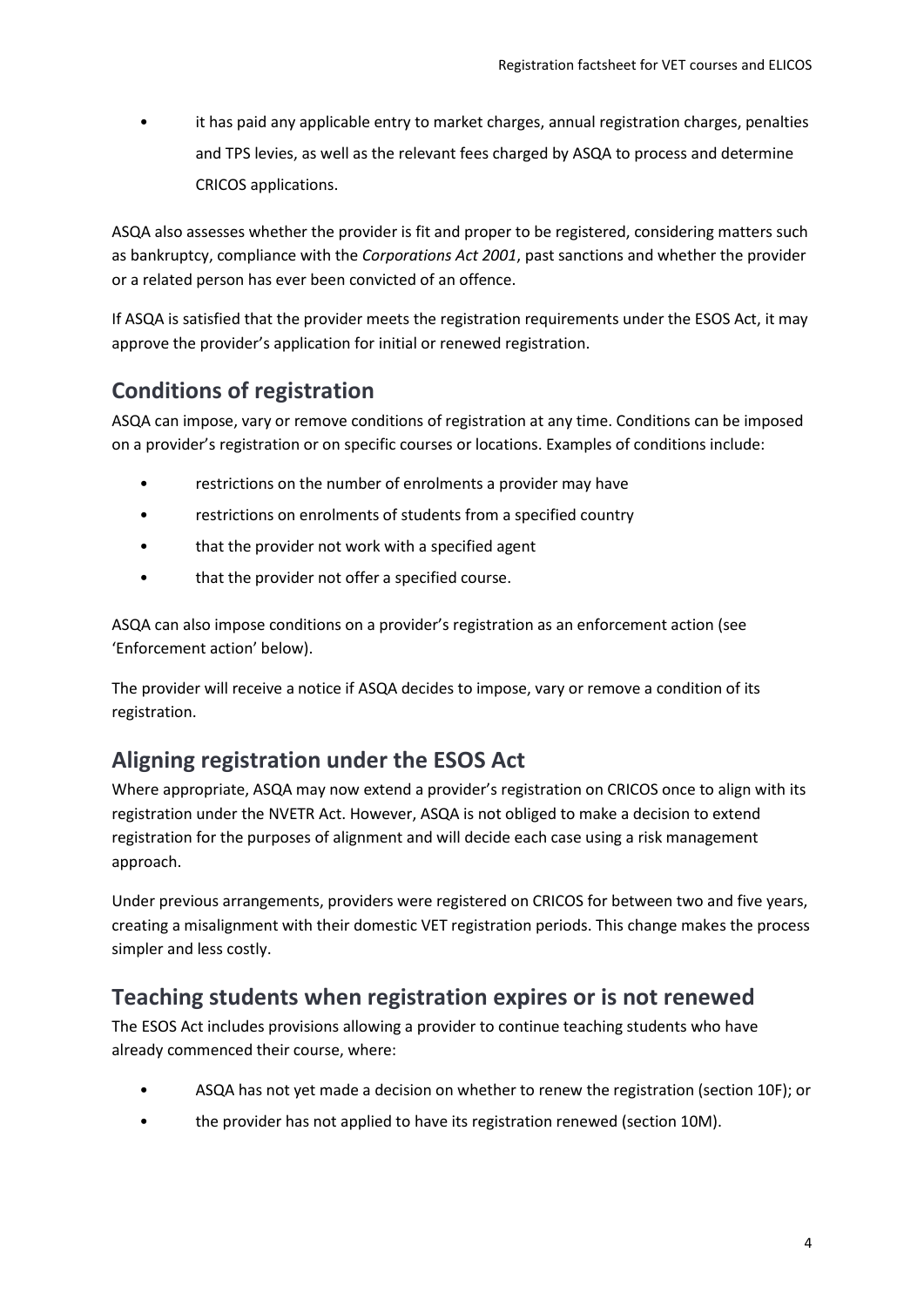Even though a provider can continue teaching to students who commenced their course before its registration expired, the ESOS Act now makes it clear the provider cannot recruit, enrol or commence new students after its registration expires. All providers continuing to teach existing students must comply with the ESOS legislative framework, even if their registration is not renewed.

These provisions in the ESOS Act are not the same as the 'teach-out' provisions under ASQA's General Direction for learner transition where the VET course or training product has been superseded, removed or deleted from the [National Register.](http://www.training.gov.au/) More information about ASQA's 'teachout' provisions is available on their [website.](https://www.asqa.gov.au/resources/general-directions/learner-transition)

# **Enforcement action**

Under section 83 of the ESOS Act, providers may still be subject to regulatory action by ASQA. Sanctions include suspension, cancellation or imposition of conditions on registration.

Action may be taken because the provider:

- breaches the ESOS Act, National Code or, if applicable, the ELICOS Standards, or a condition of its registration
- may not be able to provide courses to its accepted students or refund amounts to its accepted students due to financial difficulty or for any other reason
- is not fit and proper to be registered
- does not have the principal purpose of providing education
- does not have the clearly demonstrated capacity to provide education of a satisfactory standard, or has not provided education of a satisfactory standard
- ceases to be a registered VET or ELICOS provider.

The provider will receive a notice if ASQA decides to impose a sanction on its registration.

# **Automatic suspension and cancellation**

Automatic suspension or cancellation of a provider's CRICOS registration now only occurs in limited circumstances where:

- ASQA is no longer satisfied that the provider is fit and proper (suspension)
- the provider fails to pay any applicable levy, charge, fee or penalty in a timely manner according to the legislation (suspension)
- the provider becomes bankrupt (cancellation).

A provider will receive a notice if its registration is automatically suspended.

#### **Appealing an ASQA decision**

The ESOS Act now enables providers to seek an internal review of certain decisions made by ASQA. Decisions that can be reviewed include, but are not limited to: